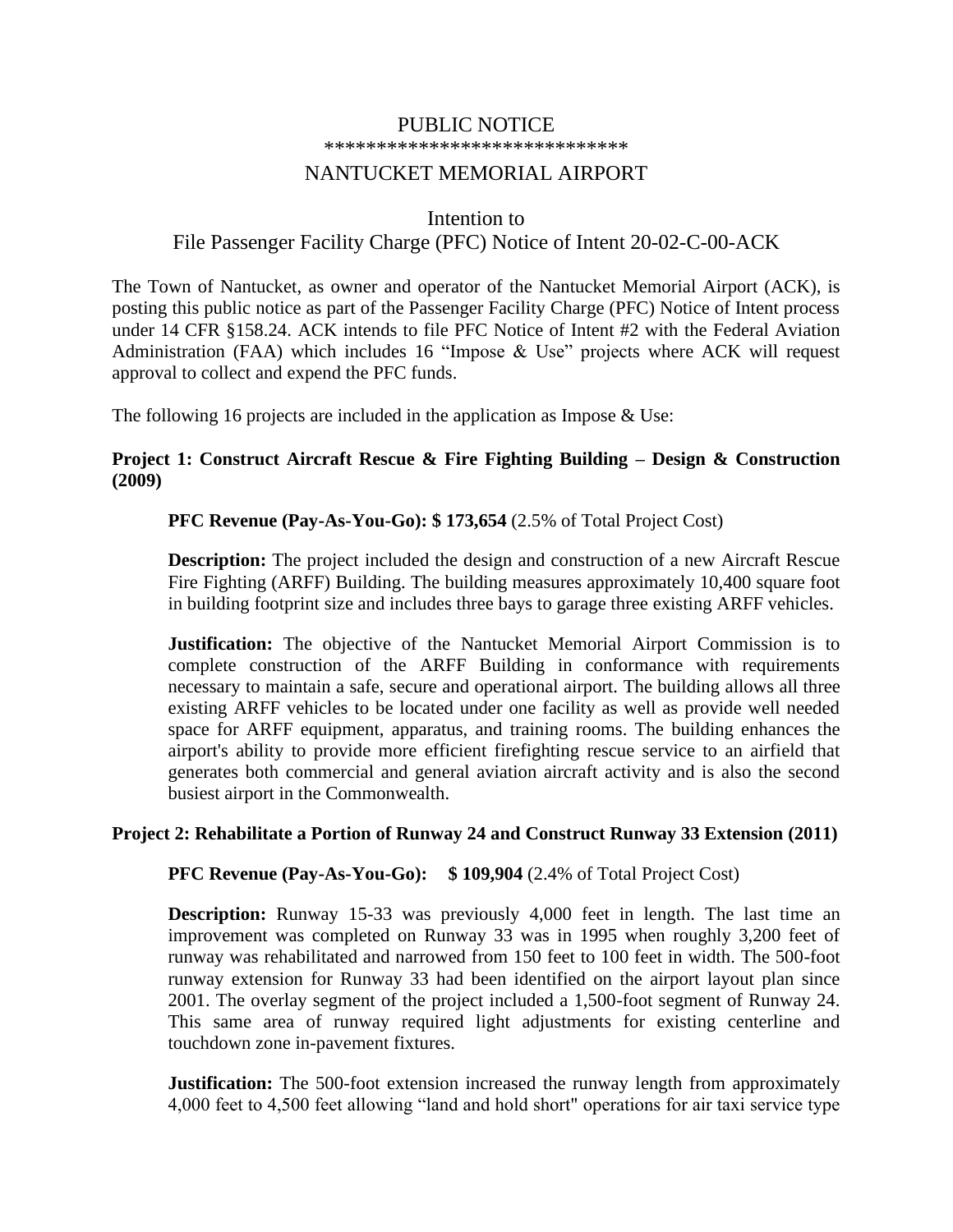aircraft. The last time this section of Runway 24 was improved was 1991 under AIP-11. Since that time, the pavement had held up well but had shown sign of deterioration as it had been 19 years since the last overlay. It was agreed by all parties at the design scoping meeting that it would be best to include the overlay as part of this project to correct deficiencies and to take advantage of costs while a contractor is on-site to build the 500 foot runway extension to Runway 33.

## **Project 3: Security Enhancements - Replace Perimeter Fencing, Security Door, Gate Access Devices & Security Lights (2014)**

## **PFC Revenue (Pay-As-You-Go): \$18,133** (5% of Total Project Cost)

**Description:** This project included the replacement of sections of security/perimeter fencing, upgrading security door and gate access devices, and adding a security floodlight pole.

**Justification:** The elements of this project enhanced, as well as maintained, airfield security practices by introducing modern matching technology access devices for three security doors inside the terminal building, maintaining a robust security/perimeter fence, and adding a light to a dark apron area where commercial airline aircraft park.

## **Project 4: Acquire Aircraft Rescue & Fire Fighting Vehicle (2014)**

### **PFC Revenue (Pay-As-You-Go): \$ 32,145** (5% of Total Project Cost)

**Description:** This project included the purchase of a new ARFF Vehicle.

**Justification:** The Airport strives to make improvements to the airport that will enhance its safety. This new vehicle supported existing equipment that was outdated and assisted the airport staff in enhancing firefighting capabilities at the airport thereby improving safety.

### **Project 5: Acquire Aircraft Rescue & Fire Fighting Vehicle (2015)**

```
PFC Revenue (Pay-As-You-Go): $ 4,681 (5% of Total Project Cost)
```
**Description:** This project created a procurement package to purchase ARFF Tools & Equipment associated with the newly purchased ARFF Vehicle. ARFF tools and equipment to compliment the new ARFF truck had to be bid separately from the actual truck.

**Justification:** The Airport strives to make improvements to the airport that will enhance its safety. To this end, the Airport requested funding to purchase ARFF Tools  $\&$ Equipment associated with and to compliment the newly purchased ARFF Vehicle.

### **Project 6: Reconstruct Portion of Commercial North Apron (2015)**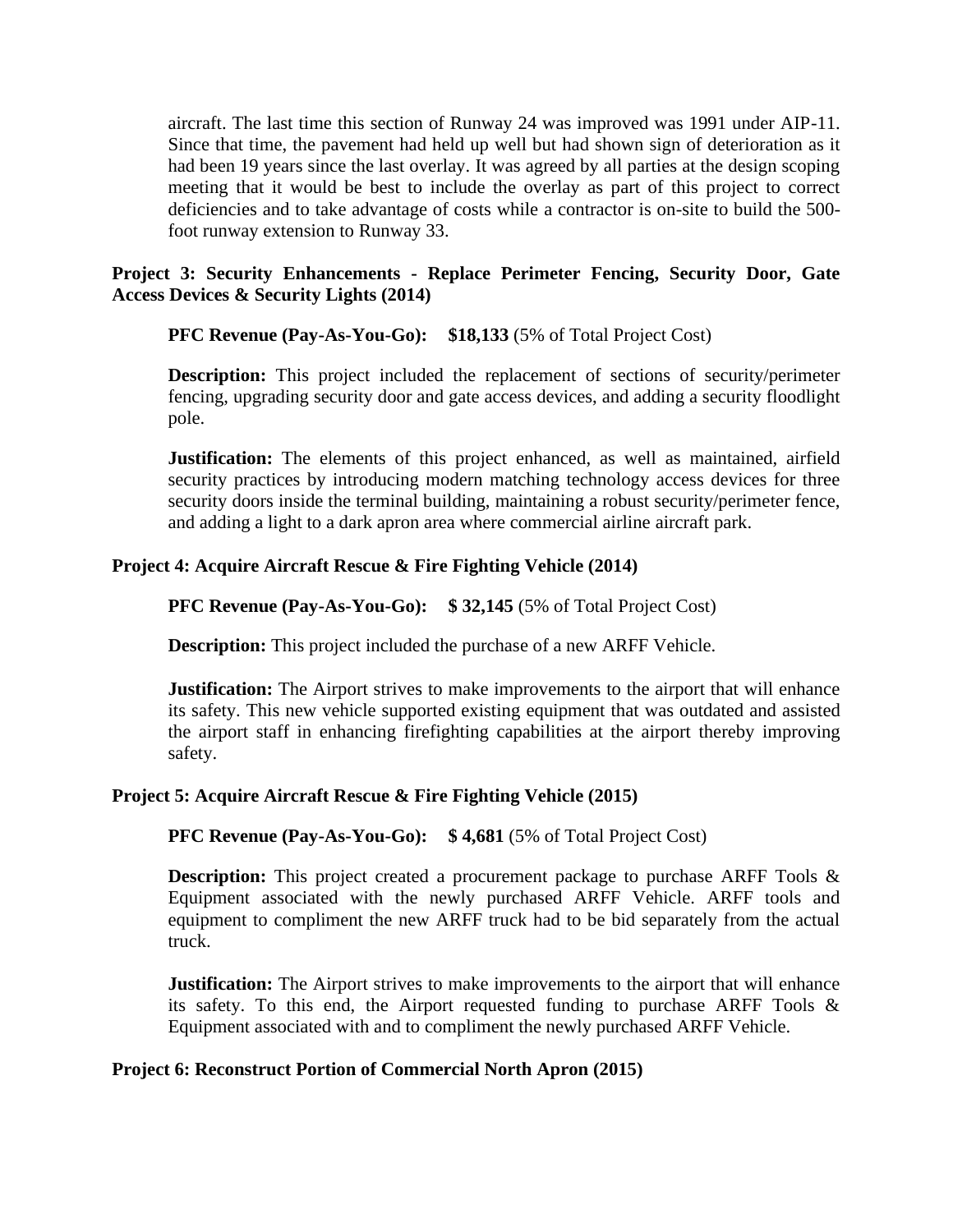### **PFC Revenue (Pay-As-You-Go):** \$103,177 (5% of Total Project Cost)

**Description:** This project includes the reconstruction of a portion of the commercial north apron. The area of apron is currently used for several commercial airliners, mostly seasonal, but heavier loaded than what had been used in the past. This project also included the construction of a concrete hard stand.

**Justification:** The apron is used for aircraft such as E190 that are much heavier than what the ramp was originally design for many years ago. The aged apron pavement had exceeded its expected pavement life, was showing signs of surface distress, and was in need of rehabilitation. This project also included the construction of a concrete hard stand for the heaver aircraft to avoid future depressions in the pavement from the loads it has to endure.

## **Project 7: Security Enhancements – Install PA & FID System; Employee Interactive Training (2016)**

**PFC Revenue (Pay-As-You-Go): \$ 49,222** (7.1% of Total Project Cost)

**Description:** This project consisted of designing, furnishing, installing, configuring, setup and training of all necessary components to install a new and fully functioning Interactive Automated Employee Training System for the Nantucket Memorial Airport. This system is a stand-alone, interactive computer-based training system for Airport employees, consultants, contractors, and all personnel requiring access to secure areas of the Airport as required by the TSA. Additionally, the project including improvements to the terminal building public address (PA) system and flight information display system (FIDS).

**Justification:** Upon completion of the project, Nantucket Memorial Airport had a more thorough and efficient security training system in place resulting in a safer airfield. Additionally, training is more convenient for the trainees and requires less time involvement by the sponsor's employees which has provided long term financial savings for the sponsor. The clarity of the previous PA system has deteriorated over the years and a portion of the system had run off of old telephone lines. Upgrading the PA and FIDS at the same time will address ADA compliance concerns and provide the Airport with a better and clearer public address and flight information display system.

### **Project 8: Airfield Electrical Vault Modifications (2016)**

**PFC Revenue (Pay-As-You-Go): \$ 73,399** (5% of Total Project Cost)

**Description:** The project included the construction of a new airfield electrical vault on the northwest portion of the commercial apron adjacent to the Summer Arrivals Terminal. The previous vault would not safely house the proposed CCR's or future vault improvements, therefore a new structure was included in the bid package.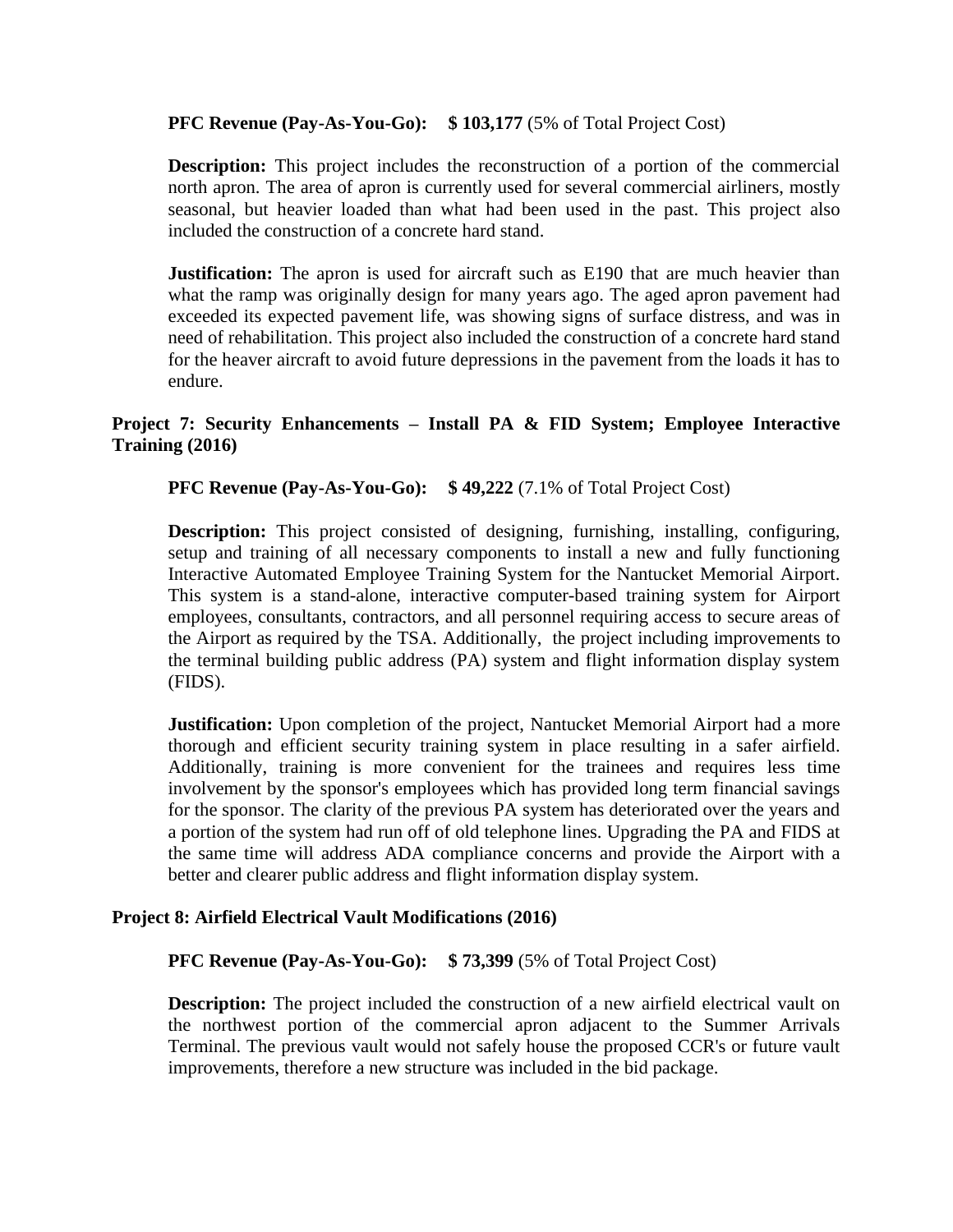**Justification:** The previous CCR's were prone to frequent breakdown and had gone beyond their expected lifespan. The airfield lighting equipment is more modern, more dependable, easier to control/maintain, safer and more efficient.

## **Project 9: Acquire Snow Removal Equipment (Snow Blower) (2015)**

**PFC Revenue (Pay-As-You-Go): \$ 34,647** (5% of Total Project Cost)

**Description:** The project includes the purchase of a new snow blower with chassis. The new piece of SRE included a blower, runway broom, and plow.

**Justification:** The Airport strives to make improvements to the airport that will enhance its safety. To this end, the Airport received funding to purchase a new snow blower with chassis to replace an aging one in the previous fleet. The previous snow blower had exceeded its useful life and was in need of replacement.

### **Project 10: Install Perimeter Fencing/Reconstruct Apron (2017)**

#### **PFC Revenue (Pay-As-You-Go): \$ 130,122** (5% of Total Project Cost)

**Description:** This project included the reconstruction of the southerly portion of the commercial north apron. This project also included the construction of two concrete hard stands for the heavier aircraft to avoid future depressions in the pavement from the loads it has to endure. The Airport also replaced segments of its perimeter security fence, with this segment totaling approximately 7,300 CF.

**Justification:** The apron is used by commercial jet aircraft such as E190 that are much heavier than the original design aircraft. The aged apron pavement had exceeded its expected pavement life, was showing signs of surface distress, and was in need of reconstruction. This project also continued the airport's practice of replacing segments of perimeter security fence.

#### **Project 11: Install Emergency Generator (2018)**

### **PFC Revenue (Pay-As-You-Go): \$ 24,437** (5% of Total Project Cost)

**Description:** This project includes the installation of a new emergency back-up generator at the southern edge of the commercial North ramp, which is to be placed on a concrete pad that will be constructed as part of an ongoing project. This project also includes the installation of power cables connecting the generator to existing lighting systems, as well as any ancillary work required to bring the generator to working order.

**Justification:** The Airport continues to make improvements to the airport that will enhance its safety. This generator will allow airport operations to continue in the event of a power outage.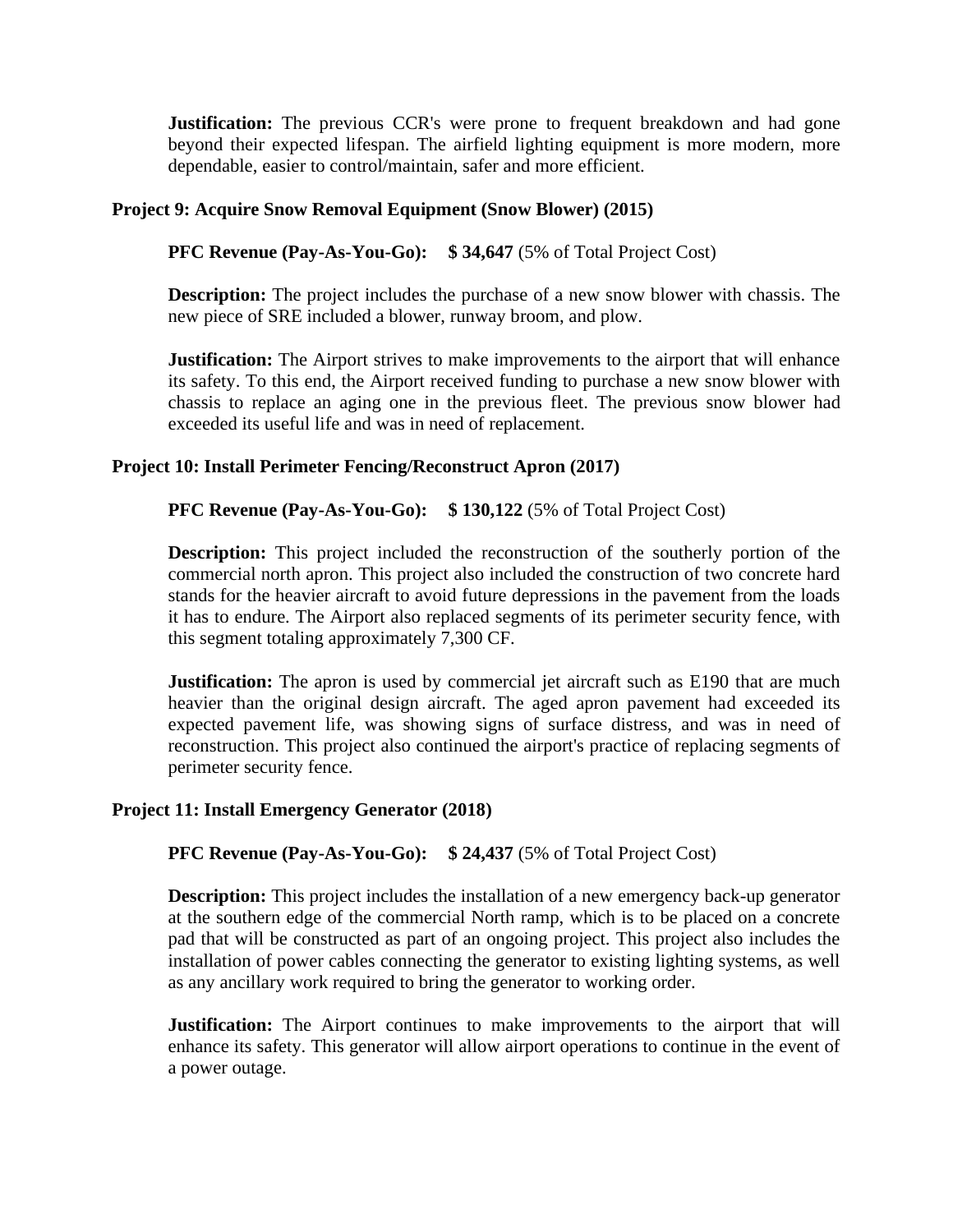### **Project 12: Conduct Environmental Study (2018)**

## **PFC Revenue (Pay-As-You-Go):** \$26,415 (5% of Total Project Cost)

**Description:** The Airport recently completed a Master Plan Update. This project is to prepare and submit the National Environmental Policy Act (NEPA) Environmental Assessment (EA) and the Massachusetts Environmental Policy Act (MEPA) Environmental Notification Form (ENF), Draft Environment Impact Report (EIR), and Final EIR for the Master Plan projects anticipated to be untaken within the next five years. Projects include Replace Airfield Lighting Home-Run Cables, Taxiway E Reconstruction, Stub Taxiway Relocations, Replace MITLs on Taxiway C, Runway 24 High Speed Taxiway, and Design and Construct South Apron Extension Phase 1 through 5.

**Justification:** This project is the first step in facilitating the implementation of the Master Plan recommendations.

### **Project 13: PFC Program Administration**

## **PFC Revenue (Pay-As-You-Go): \$ 72,884** (100% of Total Project Cost)

**Description:** The project includes necessary costs associated with the administration of the proposed PFC program at ACK from February 11, 2016 through June 30, 2020. The project includes compilation of PFC Application (Notice of Intent) materials, confirmation of enplanement forecasts, required air carrier and public coordination, assistance with collections monitoring and the development of documentation to ensure all air carriers are collecting and remitting PFCs, the completion of annual audits, and quarterly reporting.

**Justification:** 14 CFR 158 and FAA Order 5500.1, *Passenger Facility Charges,* states that an airport's costs of administering the PFC program are eligible for PFC reimbursement. These PFC administration costs, which can include the costs of preparing, coordinating, and submitting a PFC application, as well as maintaining an existing program, must be identified as a separate PFC project.

## **Project 14: Security & Safety Upgrades - (Perimeter Fencing, Fingerprinting Equipment, Terminal Access Control and Cameras, and Badging Equipment) (2019)**

### **PFC Revenue (Pay-As-You-Go):** \$40,237 (0.7% of Total Project Cost)

**Description:** The project includes an upgrade to existing airport security and IT systems for the Airport Terminal, Administration Building, ARFF Building, and Gates at the Airport. Improvements will occur to the access control systems, video monitoring and the badging system. Improvements will include replacement of access control panels, installation of improvement video monitoring systems, and replacement of the badging system. The improvements are being made to replace outdated or non-serviceable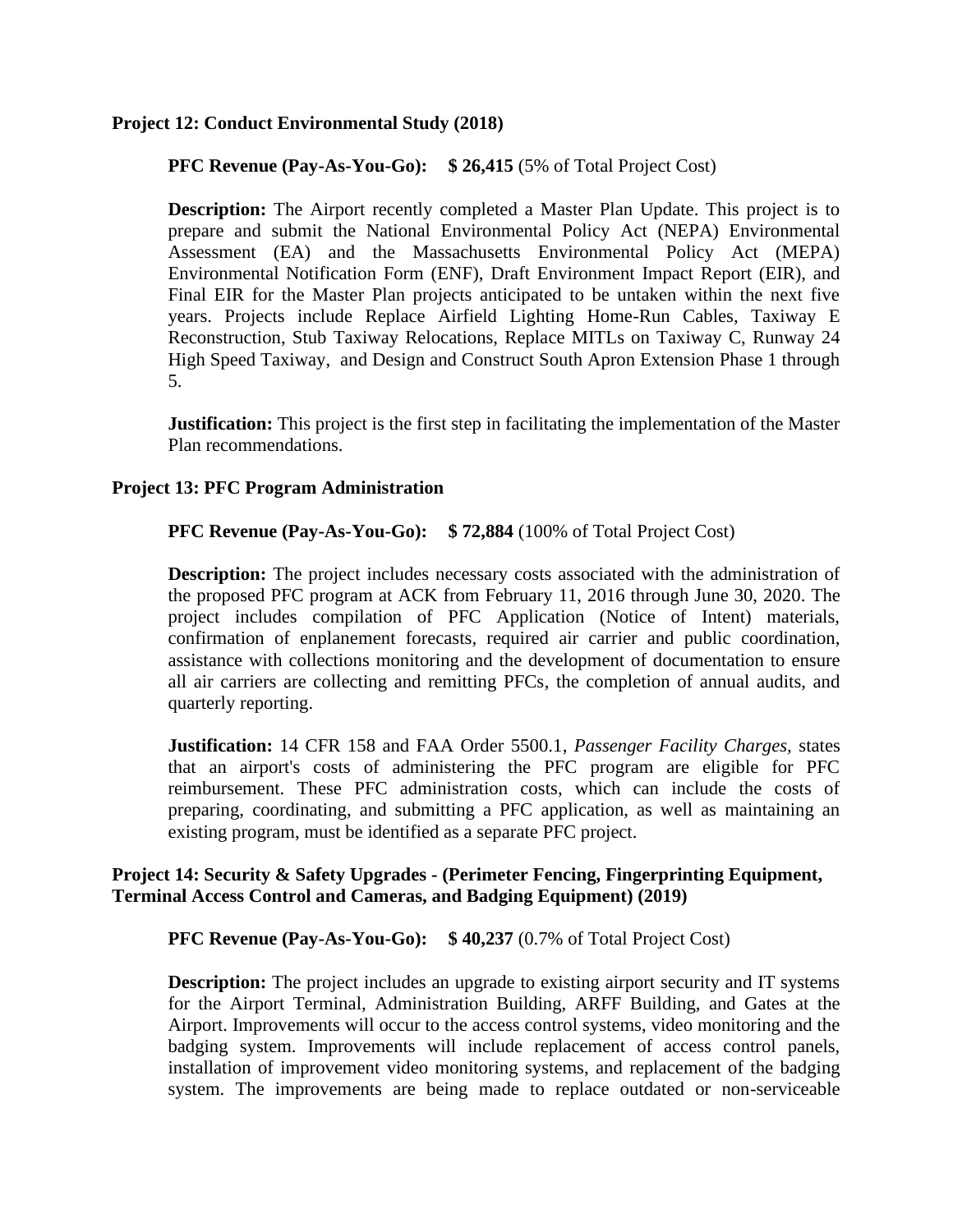equipment that has exceeded its useful life, to improve compliance with FAA and TSA regulations, to improve security, and to improve the overall integration of the Access Control System. Existing access controls at secure identification display area (SIDA) access points will include separate biometric reader, keypad, and proximity card reader. Additional building improvements will occur to accommodate these improvements. This project will include selection and purchase of fingerprinting hardware, software, and appurtenances. Minor building modifications like electrical and data connections as well as data transmission upgrades may also be required. The project also includes the replacement of approximately 1,400 LF of perimeter fencing including new poles, arms, cross poles, barbed wire, etc. including new signage generally located along the approach to Runway 6.

**Justification:** The security and IT improvements are being made to replace outdated, non-serviceable equipment (some of which has failed) and to comply with FAA and TSA regulations. The TSA has determined that the current Access Control System does not meet the minimum requirements on 49 CFR Part 1542. The Airport does not have functional fingerprinting equipment for background checks. The Airport's badging equipment has exceeded its design life and is frequently non-functional. Due to continued shoreline erosion and the age of the fence, it requires relocation and replacement. The Airport's Wildlife Hazard Management Plan calls for this fence to be 8' chain link fence with barbed wire on top.

## **Project 15: Acquire Deicing Truck (2018)**

**PFC Revenue (Pay-As-You-Go): \$ 158,990** (100% of Total Project Cost)

**Description:** This project is for the purchase of a 2018 GSS - 700 Deicing Vehicle with a 600-gallon fluid tank (de-ice) and a 200-gallon fluid tank (anti-ice) and 32-foot working height, and a boom designed to service aircraft with Type I/IV deicing/anti-icing fluids.

**Justification:** This project provides a deicing truck of adequate size to accommodate all aircraft utilizing the Airport. In order to safely deice aircraft, the airport needs to have a dedicated vehicle capable of properly applying deice fluid to all aircraft that utilize the airport. The airport identified vehicle functional requirements commensurate with ADG-III elements, specifically tail height. The critical design aircraft at ACK was the E190, with a tail height of 32.3', which necessitated a 32' boom. Commercial large air carrier aircraft typically require use of 500-1,000 gallons of diluted aircraft deicing fluid. The 600-gallon de-icing tank was a suggested engineering specification to complete deicing of a single E190, using best practices.

### **Project 16: Acquire Mobile Boarding Bridge**

**PFC Revenue (Pay-As-You-Go):** \$77,844 (100% of Total Project Cost)